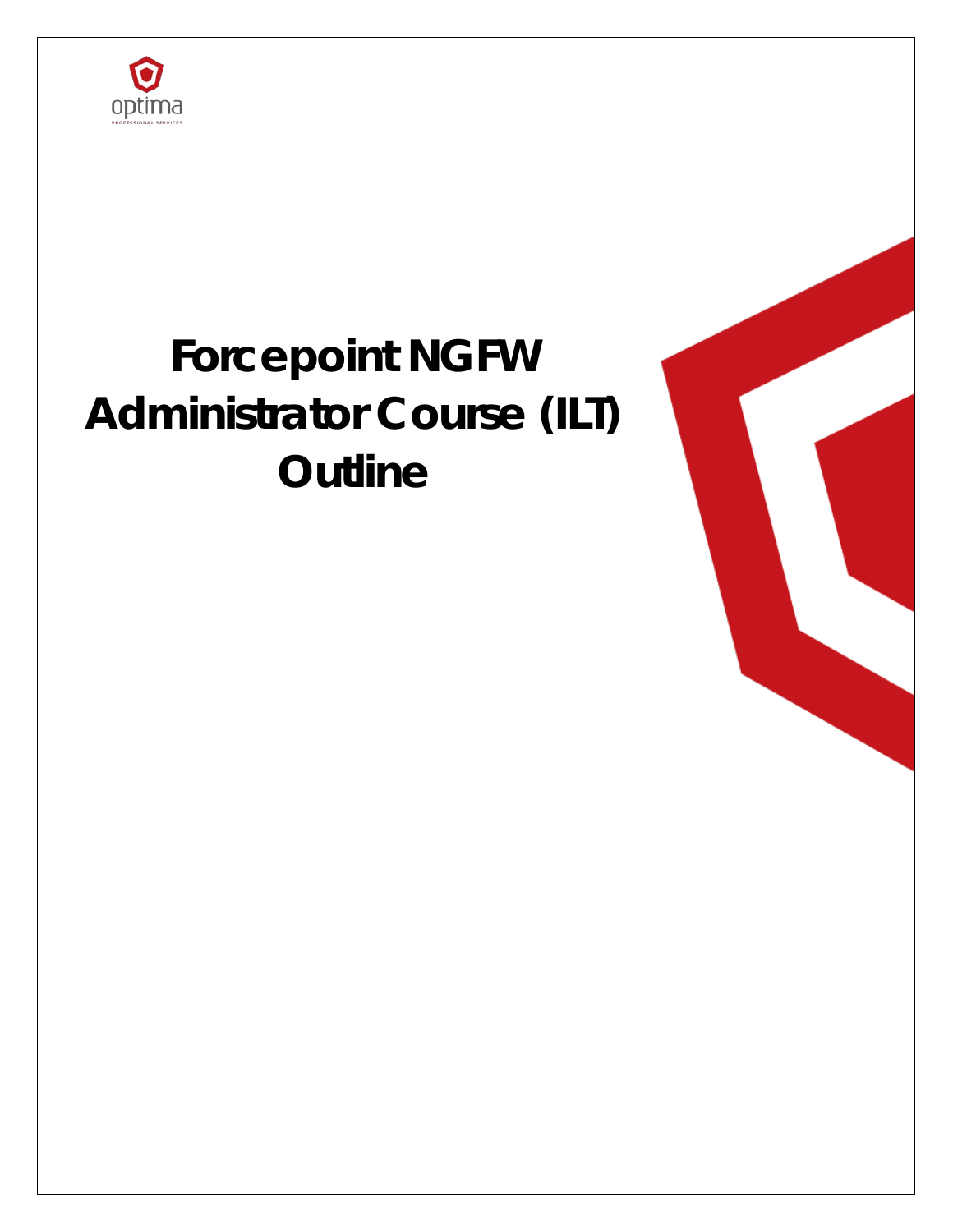

# **Forcepoint NGFW**

# **Administrator Course**

#### **Intended audience:**

- New and existing customers of Forcepoint NGFW
- Forcepoint Channel Partners
- Forcepoint NGFW end users

| Format          | <b>Duration</b> | <b>Prerequisites</b>                        | <b>Certification Requirements</b>        |
|-----------------|-----------------|---------------------------------------------|------------------------------------------|
| Instructor Led- | 4 Days          | understanding<br>General<br>of<br>$\bullet$ | This course prepares you to take and     |
| <b>Training</b> |                 | system administration and                   | pass the Certified Forcepoint Next       |
| (Classroom)     |                 | Internet services                           | Generation Firewall Administrator        |
|                 |                 | knowledge<br>of I<br>Basic<br>$\bullet$     | (NGFW Virtual) Exam. The exam is         |
|                 |                 | networking and computer                     | included in the price of the course,     |
|                 |                 | security concepts                           | but the execution of the exam is not     |
|                 |                 | A computer that meets the<br>$\bullet$      | accomplished during the course. A        |
|                 |                 | requirements noted at the                   | minimum score of 80% on the              |
|                 |                 | end of this document                        | multiple-choice<br>online<br>exam<br>is. |
|                 |                 |                                             | required to obtain certification.        |

#### **Overview:**

In this instructor led training course, you will learn how to install, configure, administer, and support Forcepoint NGFW. Through instructional content, demonstrations, and hands-on lab practice exercises, you will learn the requirements and recommendations to successfully deploy Forcepoint NGFW in a variety of network environments. You will develop expertise in creating security rules and policies, managing users and authentication, understanding multi-link technology, configuring VPNs, traffic deep inspection, performing common administration tasks including status monitoring and reporting.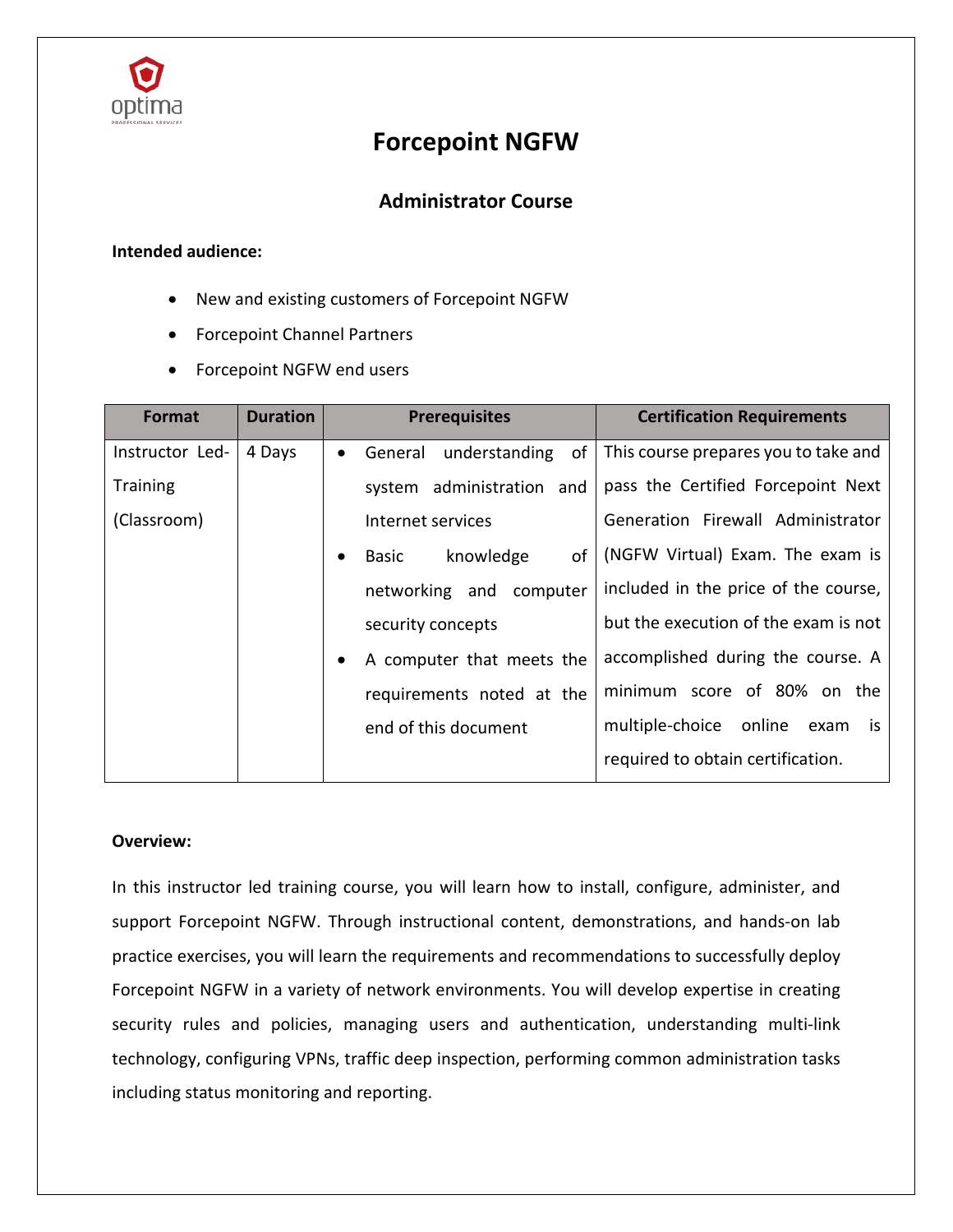

# **Course objectives:**

- Understand the fundamentals of NGFW
- Articulate the NGFW System Architecture
- Differentiate the various NGFW operating modes
- Administer the SMC components and use them to manage and monitor NGFW's
- Perform common administration tasks
- Manage users and authentication
- Understand monitoring capabilities
- Create and edit reporting of the traffic processed by NGFW's
- Integrate NGFW with other Forcepoint solutions
- Perform basic troubleshooting of NGFW
- Configure and install a single firewall
- Configure security policies and access control

| Day1:                                                                     | Day 2:                                             |  |
|---------------------------------------------------------------------------|----------------------------------------------------|--|
| Module 0: Introduction                                                    | Module 6: Traffic Inspection                       |  |
| Welcome to the course<br>$\bullet$                                        | Understand the difference between<br>$\bullet$     |  |
| Understand and prepare to use the<br>$\bullet$                            | stateful and proxy mode                            |  |
| virtual training environment                                              | Configure web filtering<br>$\bullet$               |  |
| Module 1: NGFW Overview<br>Explain different ways to control<br>$\bullet$ |                                                    |  |
| Articulate NGFW key benefits and<br>$\bullet$                             | applications                                       |  |
| differentiators from other firewall                                       | Configure Sidewinder Proxy on the<br>$\bullet$     |  |
| products                                                                  | <b>NGFW</b>                                        |  |
| <b>Differentiate</b><br>the<br>various<br><b>NGFW</b><br>$\bullet$        | integration with external<br>Describe<br>$\bullet$ |  |
| solutions<br>operating modes                                              |                                                    |  |
| <b>Module 7: Inspection Policies</b>                                      |                                                    |  |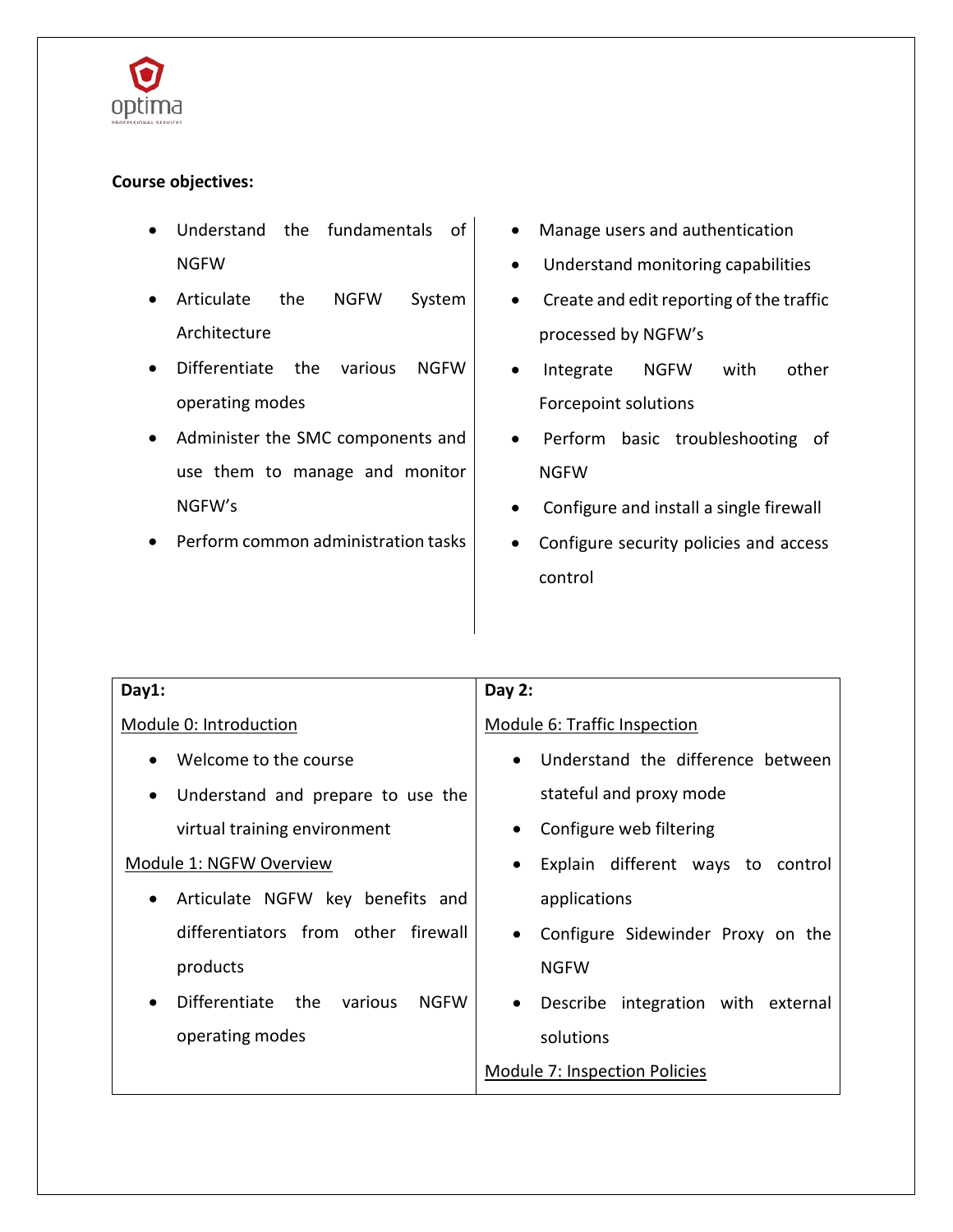

| Describe<br>Hardware<br>the<br><b>NGFW</b><br>$\bullet$                         | Describe the Inspection Policies and<br>$\bullet$ |  |  |
|---------------------------------------------------------------------------------|---------------------------------------------------|--|--|
| Platform and Virtualization options                                             | <b>Inspection Policy hierarchy</b>                |  |  |
| different<br>Describe<br>installation                                           | Configure the system policies and                 |  |  |
| methods                                                                         | utilize the template for deep packet              |  |  |
| different<br>Understand<br><b>NGFW</b>                                          | inspection                                        |  |  |
| deployment options                                                              | Articulate the different inspection               |  |  |
|                                                                                 | policy components and options.                    |  |  |
| Module 2: SMC Overview                                                          | Modify Inspection rules to react with             |  |  |
| Articulate<br>the<br><b>NGFW</b><br>System                                      | various traffic                                   |  |  |
| Architecture                                                                    | Understand<br>how<br>the<br>to<br>tune            |  |  |
| Describe the components of the SMC                                              | <b>Inspection Policy</b>                          |  |  |
| and its supported platforms<br>Module 8: Malware Detection and<br>File          |                                                   |  |  |
| <b>Filtering Policies</b><br>Identify<br>of<br>the<br>the<br>properties         |                                                   |  |  |
| Management & Log server<br>Explain the malware detection process                |                                                   |  |  |
| in the NGFW<br>Identify the properties of the Web                               |                                                   |  |  |
| <b>Portal Server</b>                                                            | Articulate the different options for              |  |  |
| Articulate<br>the<br><b>SMC</b><br>Deployment                                   | detecting malware                                 |  |  |
| options                                                                         | Configure a File Filtering Policy                 |  |  |
| Understand communication between                                                | Explain the detection methods used in             |  |  |
| SMC components and NGFW<br>the NGFW Inspection                                  |                                                   |  |  |
| Module 9: Alerting and Notifications<br>Understand locations and<br>contact     |                                                   |  |  |
| addresses                                                                       | Explain the alert escalation process in<br>٠      |  |  |
| Module 3: Getting Started with SMC<br>the NGFW system                           |                                                   |  |  |
| Describe a high-level overview of the<br>Create an alert policy and alert chain |                                                   |  |  |
| to escalate an alert<br>functionality of the management                         |                                                   |  |  |
| client<br>Configure alert notifications channels                                |                                                   |  |  |
| Prepare to perform system backups                                               |                                                   |  |  |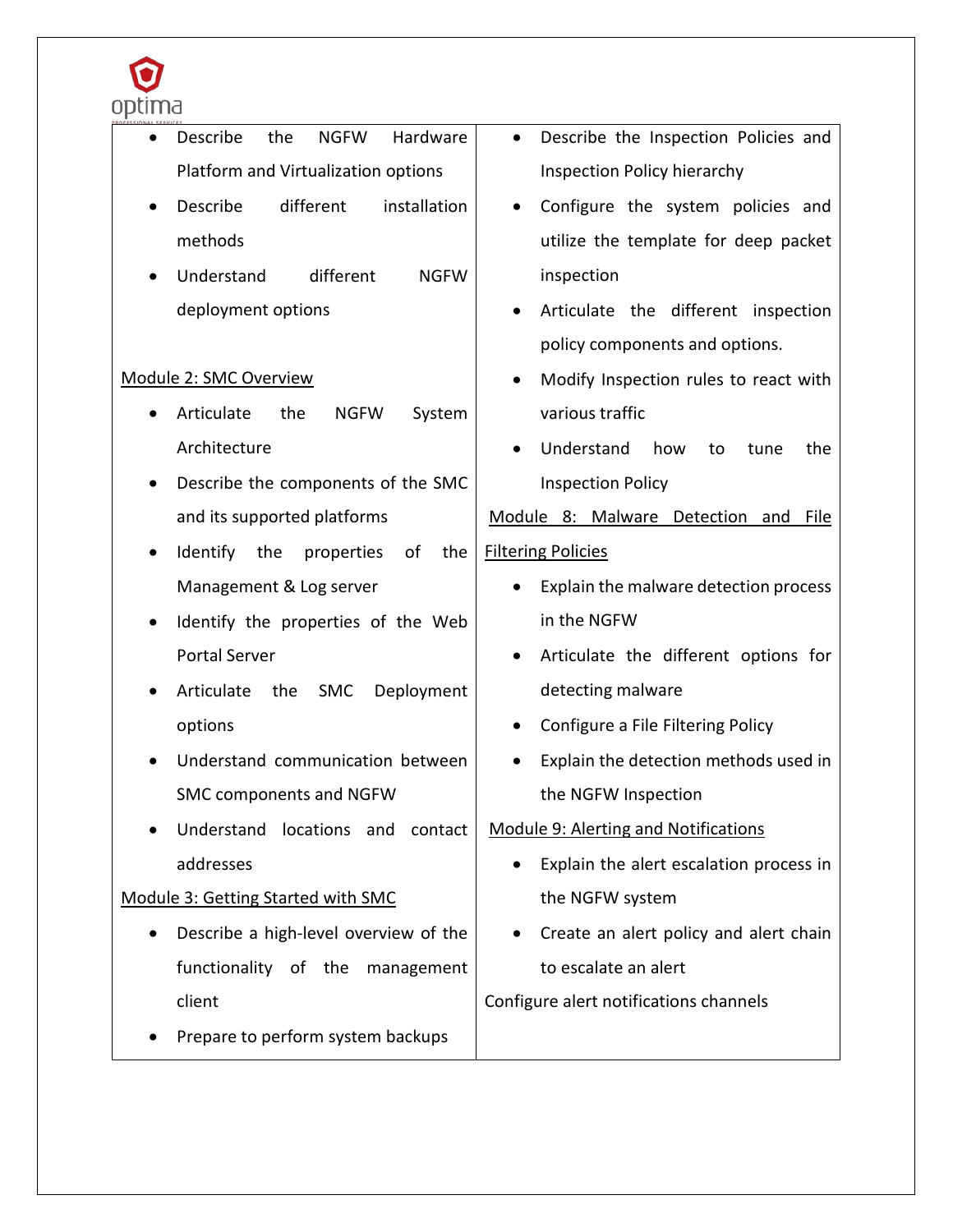

| Describe<br><b>SMC</b><br>High<br>Availability |  |  |  |
|------------------------------------------------|--|--|--|
| solutions                                      |  |  |  |
| Understand<br>different<br><b>SMC</b>          |  |  |  |
| Administrator<br>roles<br>and<br>access        |  |  |  |
| limitation                                     |  |  |  |
| Articulate SMC logging approach and            |  |  |  |
| how to utilize Logs view                       |  |  |  |
| Module 4: NGFW Policies and Templates          |  |  |  |
| Describe the types of NGFW policies            |  |  |  |
| Understand firewall policy templates           |  |  |  |
| Explain automatic rules                        |  |  |  |
| Understand a firewall policy hierarchy         |  |  |  |
| Module 5: Access Control and NAT               |  |  |  |
| Utilize the policy editor to customize         |  |  |  |
| <b>NGFW policies</b>                           |  |  |  |
| <b>Configure Access Control Rules</b>          |  |  |  |
| <b>Understand Rules Options</b>                |  |  |  |
| Describe the supported types of NAT            |  |  |  |
| Configure<br>the<br>Network<br>Address         |  |  |  |
| Translation                                    |  |  |  |
|                                                |  |  |  |

#### **Day 3:**

# Module 10: Users and Authentication

- Identify supported directory servers and authentication methods
- Explain and configure user authentication
- Comprehend user identification
- Understand how to integrate active directory interacts with the FUID agent
- Understand ECA agent integration in windows environments

# Module 11: Using Logs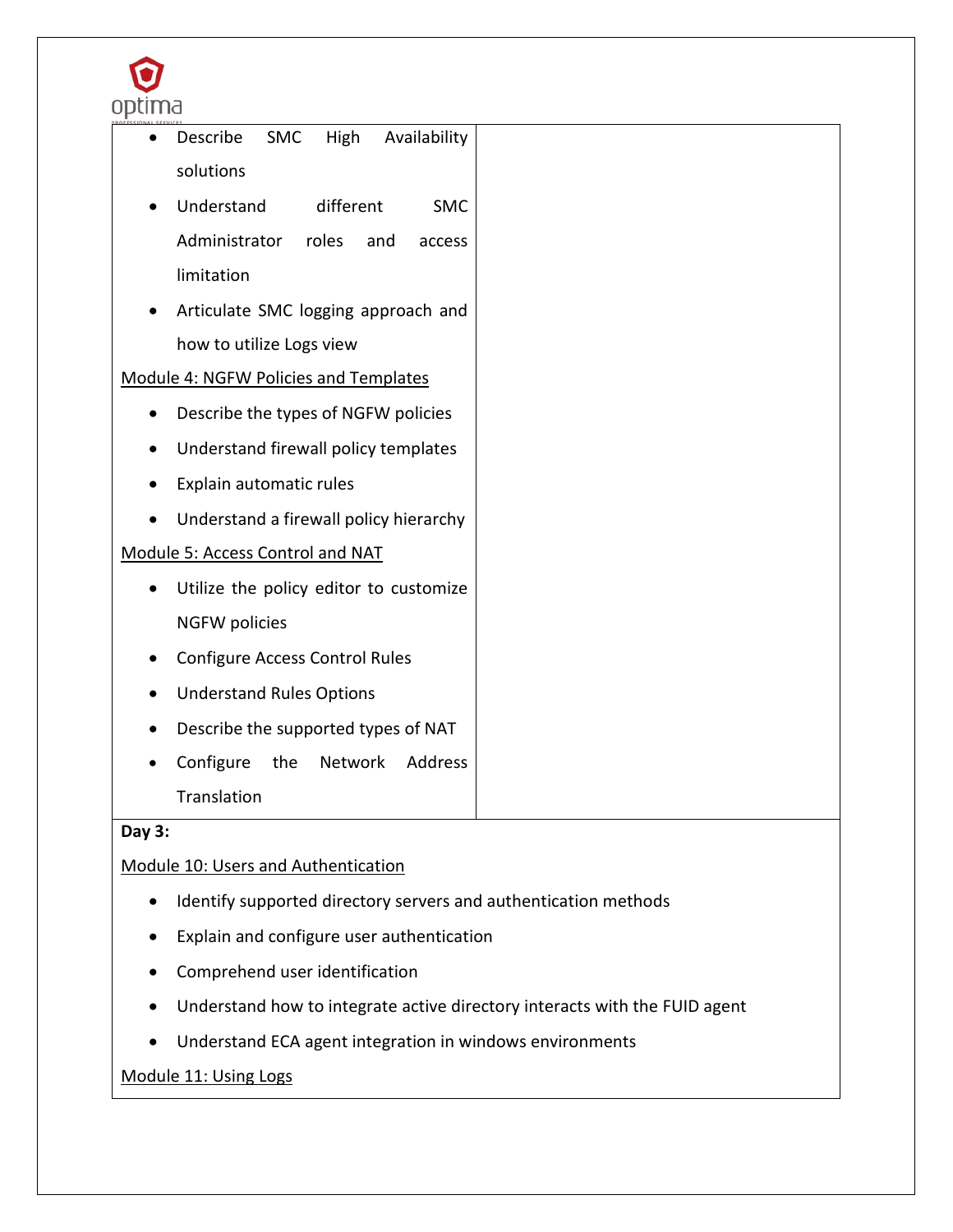

- Describe the log entry types available in the NGFW
- Analyze how pruning filters affect log data
- Create permanent filters
- Illustrate the analysis and visualization tools for logs
- Configure log data management tasks

## Module 12: Monitoring, Statistics, and Reporting

- Understand status monitoring views and dashboards
- Understand Overviews and alert thresholds
- Create customizable reports from log data
- Comprehend the different third-party probing methods

## Module 13: Policy Tools

- Understand policy snapshots within the Management Server
- Run the Rule Search tool available for Access rules, NAT rules, and Inspection Policies
- Utilize the Policy Validation tool
- Understand the Rule Counter Analysis
- Comprehend the Policy Activation process in NGFW

# Module 14: Troubleshooting

- Understand the full troubleshooting process
- Recognize the different kinds of logs that SMC provides to perform troubleshooting
- Utilize various logs for troubleshooting and understand their meaning
- Capture traffic and run diagnostics
- Learn what to provide support when troubleshooting
- Apply knowledge through three common problem scenarios

# Module 15: Single Firewall Installation

- NGFW Deployment Overview
- NGFW Operating Roles
- Single NGFW Configuration